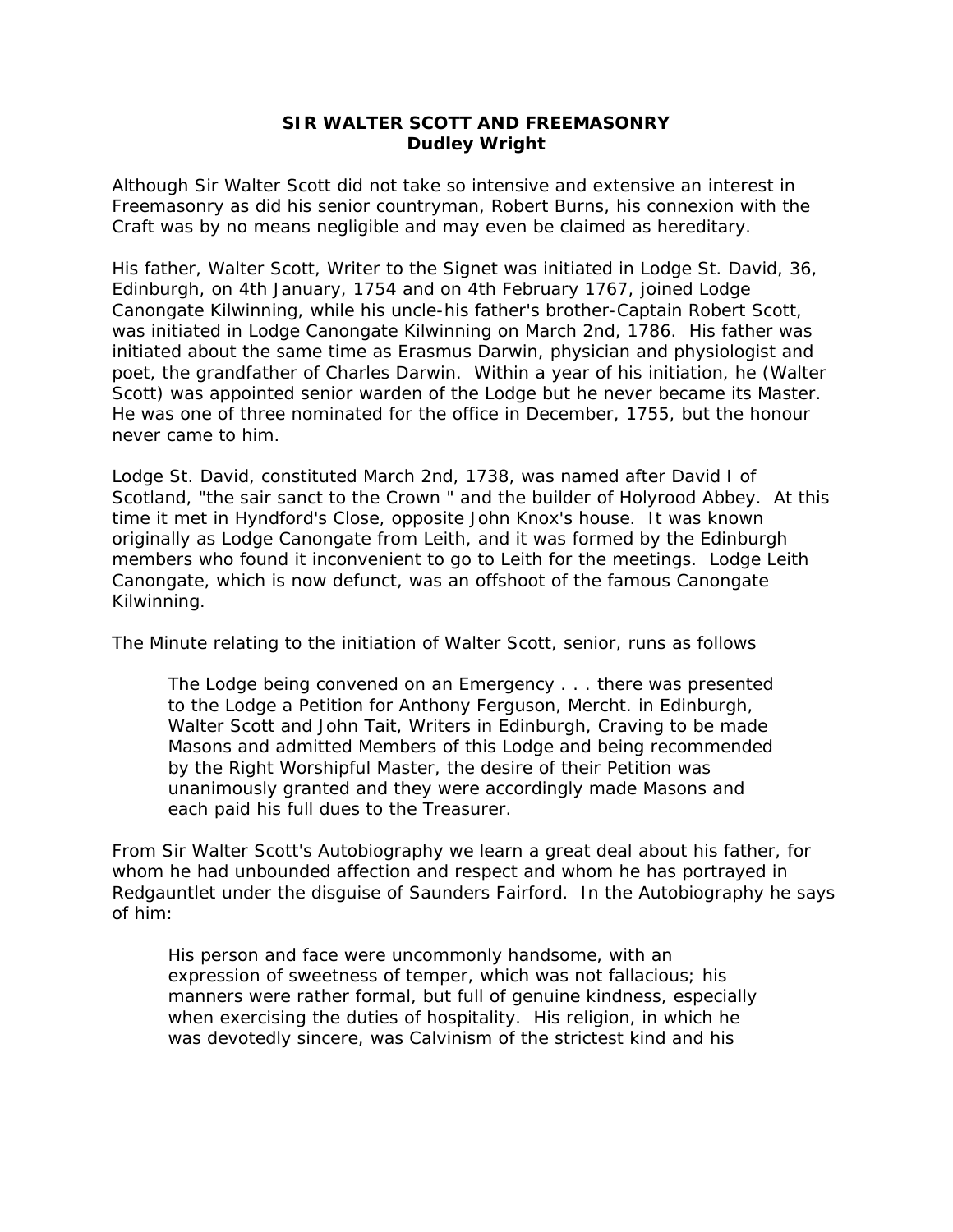favourite study related to Church History. I suspect the good old man was often engaged with Knox and Spottiswoode folios, when, immured in his solitary room, he was supposed to be immersed in professional researches.

At the age of twenty-nine years the father married Anne Rutherford, eldest daughter of Dr. John Rutherford, Professor of Medicine in the University of Edinburgh. This was in 1758. Their first six children all died in infancy and shortly after the birth of their famous son, Walter, in 1771, the family removed to George Square, where other five children were born, making twelve in all. It was in Lodge St. David that Sir Walter and his brother, Robert, the sailor, were initiated, the latter on December 7, 1785; the former on March 2, 1801. Another brother, Thomas, who became a Writer to the Signet, was initiated in Lodge Canongate Kilwinning on November 18, 1807. Thomas's son, Captain Walter Scott of the Engineers, was initiated in Canongate Kilwinning on April 6, 1836 and Sir Walter's son was initiated in Canongate Kilwinning on November 30, 1826, while his son-inlaw, J. Gibson Lockhart, was initiated in that Lodge on 26th January, 1826, that Lodge also witnessing the initiation of Lockhart's son, a Lieutenant in the 16th Lancers, on February 9, 1848.

The Masonic interests of the Scott family seem, therefore, to be divided, though not in equal proportions, between the two Lodges, St. David and Canongate Kilwinning. St David was also the Mother Lodge of Sir Walter's close friend, the Earl of Dalkeith, afterward the Duke of Buccleuch (from which stock the Scotts of Harden, kinsmen of Sir Walter's family, descended) some time Grand Master Mason of Scotland, to whom he dedicated his first great work *The Lay of the Last Minstrel.*

The Minute of Robert Scott's initiation reads as follows:

The Brethren being convened, Br. Walter Scott, Esqr. took the Chair and the Lodge being regularly opened and constituted, a petition was presented for Messrs. Robert Scott, Chicherter Cheyne (both sailors) and John Johnston Craving to be made Masons and Members of this Lodge; and the two former viz., Messrs Scott and Cheyne being recommended by the R.W. Br. Scott and Mr. Johnston by Br. Wm. Allan the desire of the petition was unanimously granted and, by direction from the Chair the Ceremony was performed by Br. Paterson. In 1808, Sir Walter gave the following interesting sketch of his brother, Robert:

My eldest brother (that is, the eldest whom I remember to have seen) was Robert Scott. . . . He was bred in the King's service, under Admiral, then Captain William Dickson and was in most of Rodney's battles. His temper was bold and haughty and, to me, was often checkered with what I felt to be capricious tyranny. In other respects I loved him much, for he had a strong turn for literature, read poetry with taste and judgment and composed verses himself which had gained him great applause among his messmates. Witness the following elegy upon the supposed loss of the vessel, composed the night before Rodney's celebrated battle of April the 12th, 1782. It alludes to the various amusements of his mess: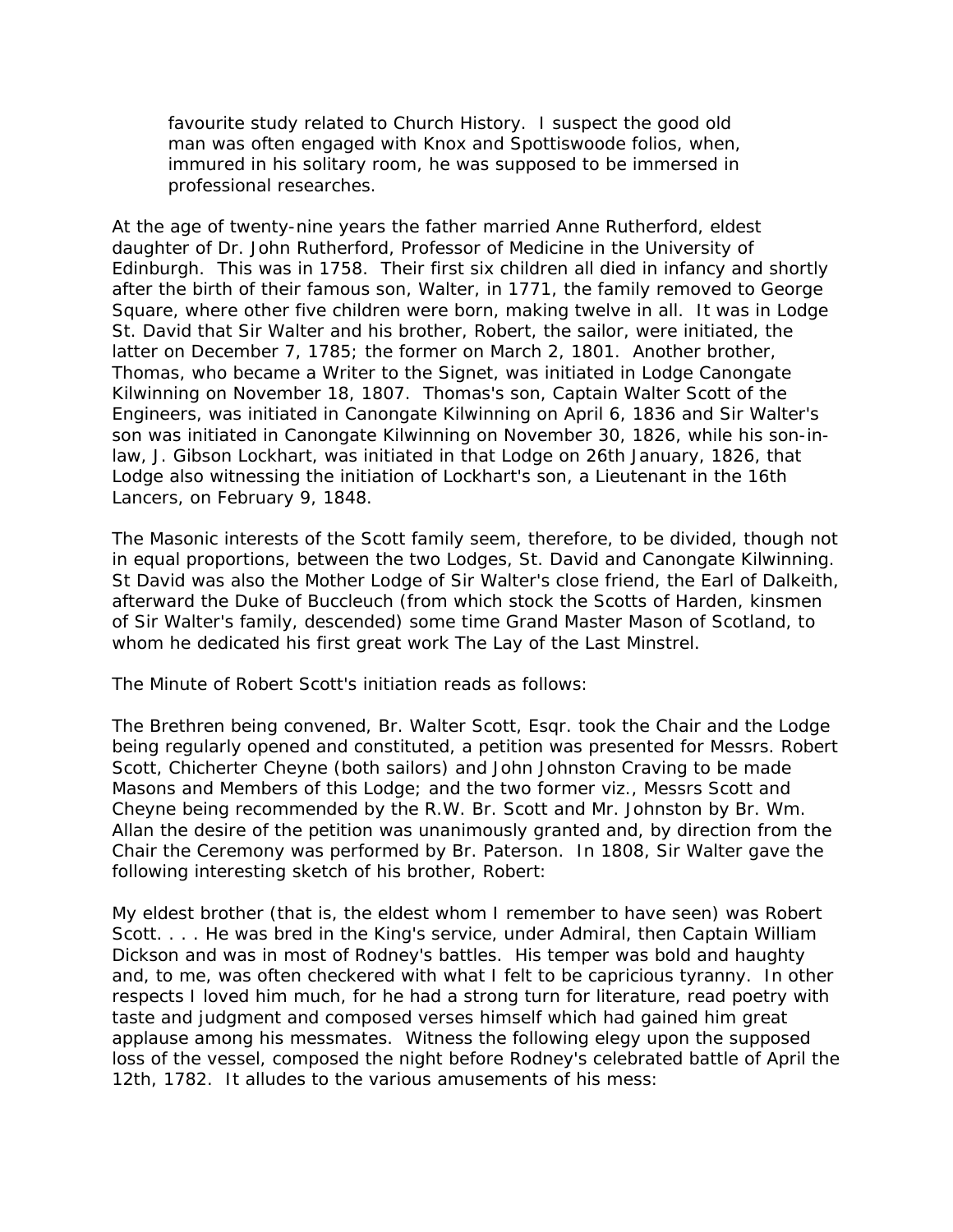No more the geese shall cackle on the poop, No more the bagpipe through the orlop sound, No more the midshipmen, a jovial group, Shall toast the girls and push the bottle round. In death's dark road at anchor fast they stay, Till heaven's loud signal shall in thunder roar, Then, starting up, all hands shall quick obey, Sheet home the topsail and with speed unmoor.

Robert sang agreeably (a virtue which was never seen in me), understood the mechanical arts and, when in good humour, could regale us with many a tale of bold adventure and narrow escapes. When in bad humour, however, he gave us a practical taste of what was then man-of-war's discipline and kicked and cuffed without mercy. I have often thought how he might have distinguished himself had he continued in the navy until the present times, so glorious for nautical exploit. But the peace of Paris cut off all hopes of promotion for those who had not great interest; and some disgust, which his proud spirit had taken at harsh usage from a superior officer, combined to throw poor Robert into the East India Company's service, for which his habits were ill adapted. He made two voyages to the East and died a victim to the climate.

Sir Walter Scott's father died on April 12, 1799 and he was buried in the Greyfriars' Church, Edinburgh, of which he had been a member and a regular worshipper. Every Sunday morning he was in his pew, accompanied by his wife, children and servants. Every Sunday evening he assembled his family and the servants in the drawing-room, examined them on the sermon they had heard in church and on the Shorter Catechism they had learned at home, after which he proceeded to read aloud a long gloomy sermon from beginning to end. Yet he was singularly broadminded for his day and generation and even permitted his children to perform theatricals in the drawing-room on weekdays.

Sir Walter was thirty years of age when he was initiated in Lodge St. David at an Emergency Meeting held on March 2, I801. He received all three degrees on the same night. Among the frequent guests of the Lodge were James and John Ballantyne, with whom Sir Walter had been brought much in contact in connexion with the publication of *Minstrelsy of the Scottish Border*, the first two volumes of which were published at Kelso in January, 1802. There was a Lodge Minute relating to the Ballantynes, dated March 18, 1800, which reads:-

It ought not to be passed over how much was contributed to the entertainment of the Lodge by Brethren Ballantyne of the Kelso Lodge, to whose social dispositions, elegant manners and musical powers the Lodge of St. David are no strangers. The R.W. Master called on the brethren to drink to the health of these two respectable visitors, particularly to that of Brother James Ballantyne, who had formerly been of this Lodge and who now held office in the Kelso Lodge. The toast was drunk with the greatest possible applause and was returned in a handsome and appropriate address from Mr. James Ballantyne.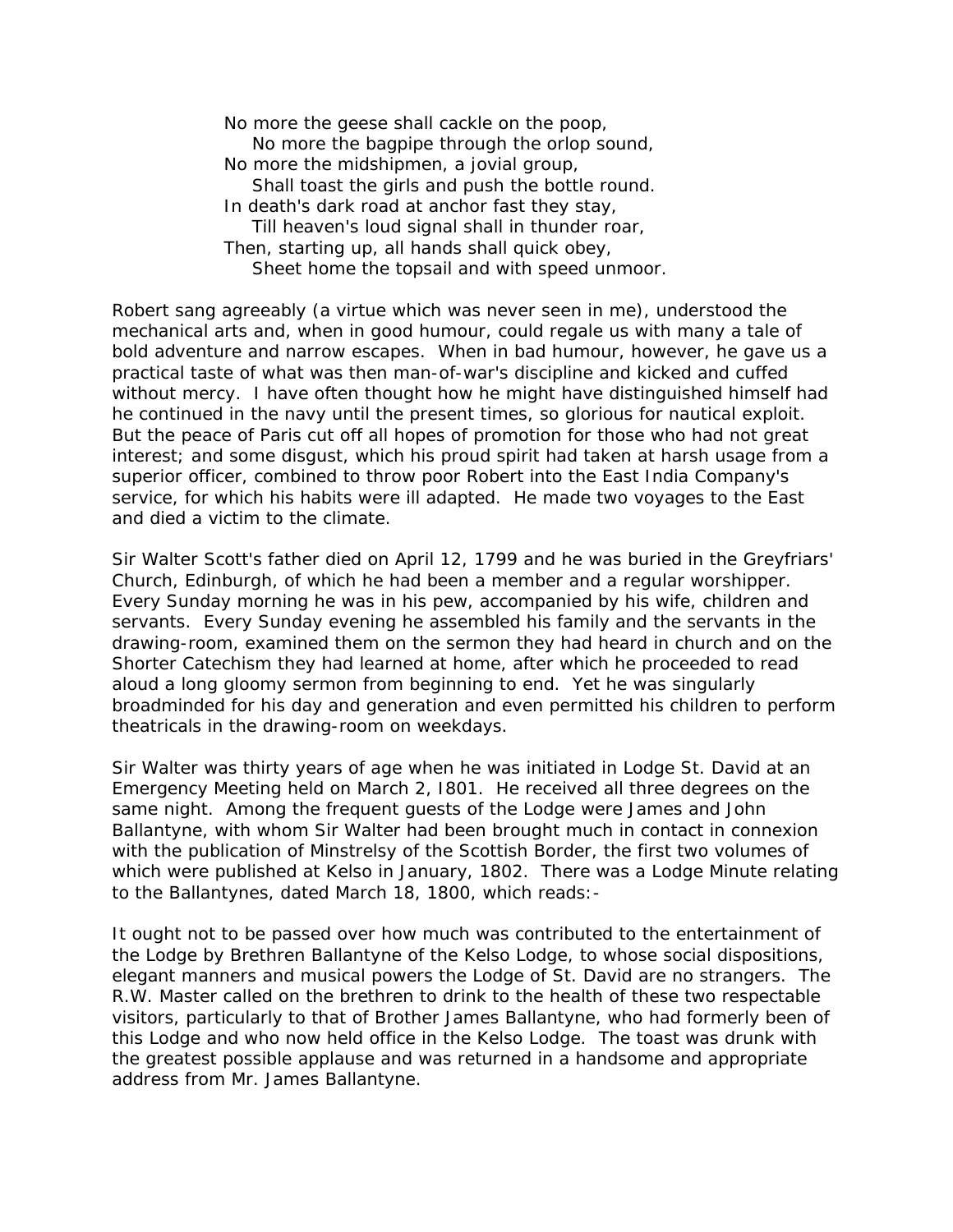The Minute of the Lodge for March 2, 1801, reads as follows:

There having been many applications for entries in this Lodge, the present evening was appointed for that purpose, when the following Gentlemen were admitted apprentices: Andrew Ross, George M'Kattie, Walter Scott, John Campbell. The Lodge was afterwards successively opened as a Fellow Craft's and Master's Lodge when the following Brethren were passed and raised to the degrees of Master Masons: the said Andrew Ross, George M'Kattie, Walter Scott. As also John Tod, James Luke, George Morse, Hugh McLean, William Dunlop, Lieut. George Pott, Lieut. John Dunlop, Patrick Erskine, James Hope, Bruce Robt. Nairn, John Ramsay, Alexr. Kedie, David Anderson, James Dewar, Robert Walker. The ceremony was gone through on this occasion with very great accuracy and solemnity by the Right Worshipful Master, who afterwards took the Chair. And the Lodge being joined by some of the other Brethren continued together for some time in the usual amusements of the Craft. It may here be added that from the institution of the Lodge of St. David to the present time, there has not been an instance of so great a number being on one occasion entered masons. J. Campbel, Secy.

The Master of the Lodge at this period was Houston Rigg Brown of the firm of Brown and Company, Coachmakers of Abbey Hill, Edinburgh, initiated in 1795, Master from 1800 to 1804 and again from 1808 to 1818.

Every year, on the anniversary of Sir Walter Scott's initiation, the Brethren of Lodge St. David celebrate the occasion and a very large attendance at that meeting may always be depended upon.

On June 4, 1816, in the absence of the Marquess of Lothian, Provincial Grand Master for the Border Counties (Peebles, Selkirk, Roxburgh and Berwickshires) Sir Walter Scott laid the foundation stone of a new Lodge-room at Selkirk for Lodge St. John, 32, when he was elected an honorary member of the Lodge. The Minute for that day reads as follows:

June 4, 18 16. This being the day appointed for Laying the Foundation Stone of the Free Masons Hall, a most numerous meeting of the Brethren along with a respectable deputation from Hawick and visiting Brethren from Peebles and Jedburgh went in procession according to the order of Procession inserted on the 143rd and 144th page hereof, when the stone was laid by Walter Scott Esquire of Abbotsford Sheriff Depute of the County of Selkirk, who, after making a most eloquent and appropriate speech, Deposited in the Stone the different Coins of his Majesty's Reign, with the Newspapers of the day and the inscription as inserted on the 145th page hereof. The Rev. Mr. James Nicol of Traquair gave an excellent prayer well adapted for the occasion. After the ceremony of laying the stone was over the Brethren returned to the Town Hall and, on the motion of Bro. Walter Hogg, the unanimous thanks of the Brethren was voted to Mr. Scott for the honour he had conferred upon the Lodge by his presence and laying the Foundation Stone.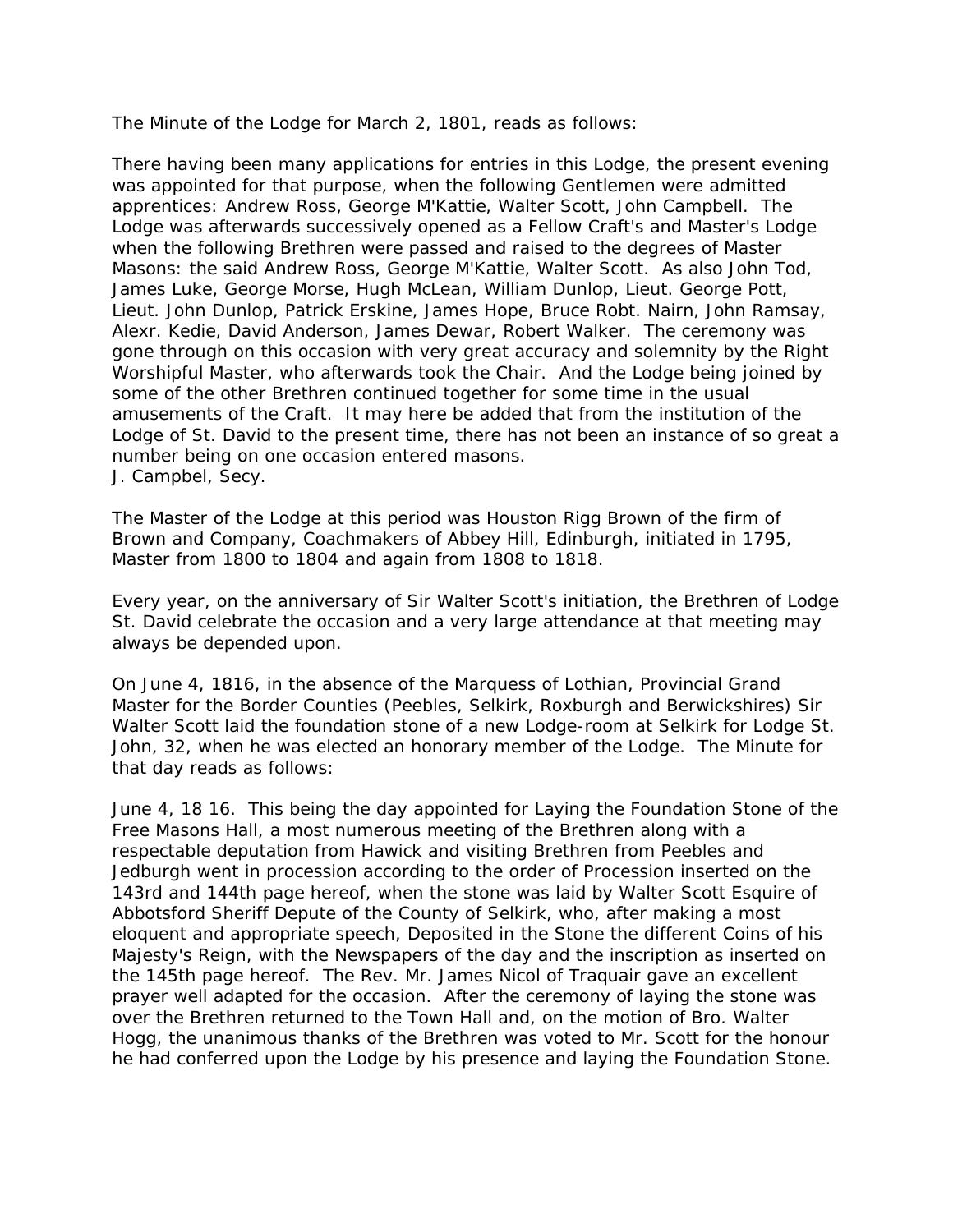On the motion of Bro. Andrew Lang the unanimous thanks of the Brethren was also voted to the Revd. Mr. Nicol for the obliging manner he had consented to come to this place to act as Chaplain and for his conduct throughout. On the motion of Brother James Robertson Mr. Scott was admitted an Honorary Member with three Cheers.

On the following day he wrote to his friend, the Duke of Buccleuch, when he said:

I was under the necessity of accepting the honour done me by the Souters, who requested me to lay the foundation stone of a sort of barn which is to be called a Freemasons Hall. There was a solemn procession on this occasion, which, that it might not want the decorum of costume, was attended by weavers from Hawick, shoemakers from Jedburgh and pedlars from Peebles, all very fine in the scarfs and trinkums of their respective lodges. If our musical band was not complete it was at least varied, for besides the town drum and fife, which thundered in the van we had a pair of bagpipes and two fiddles and we had a prayer from a parson whom they were obliged to initiate on the spur of the occasion, who was abominably frightened, although I assured him the sanctity of his cloth would preserve him from the fate of the youngest brother alluded to by Burns in his *Address to the De'il*.

Some years later a deputation from Lodge St. John, Hawick, endeavoured to procure Sir Walter for the laying of the foundation stone of a building there but he declined the invitation.

There are not the numerous references to known Masonic characters in Scott's works as are to be found in Robert. Burns's, but the Rev. George Thomson, tutor to his children, who was Master of Melrose St. John Lodge in 1822 figures as " Dominie Sampson " in *Guy Mannering* and Adam Ormiston, Master of the same Lodge in 1793, 1820 and 1829, is " Captain Clutterbuck " in *The Monastery*. Whether he ever attended any of the meetings of the Melrose Lodge is not known but he certainly received invitations because there is a letter in existence regretting his inability to accept the invitation extended to him. In 1825 he was also asked to lay the foundation stone of the Chain Bridge across the Tweed between Melrose and Gattonside, which he declined in the following letter

I am duly favoured with your invitation and should have been most happy to have met with the Masonic Brethren of Melrose, on the very agreeable occasion mentioned in your letter. But for many years past I have declined attending public meetings of this nature for which my age seems a sufficient reason. I am very much pleased to understand that the measure of the bridge has been brought forward and supported in so spirited a manner by the inhabitants of Melrose. I wish every success to the undertaking.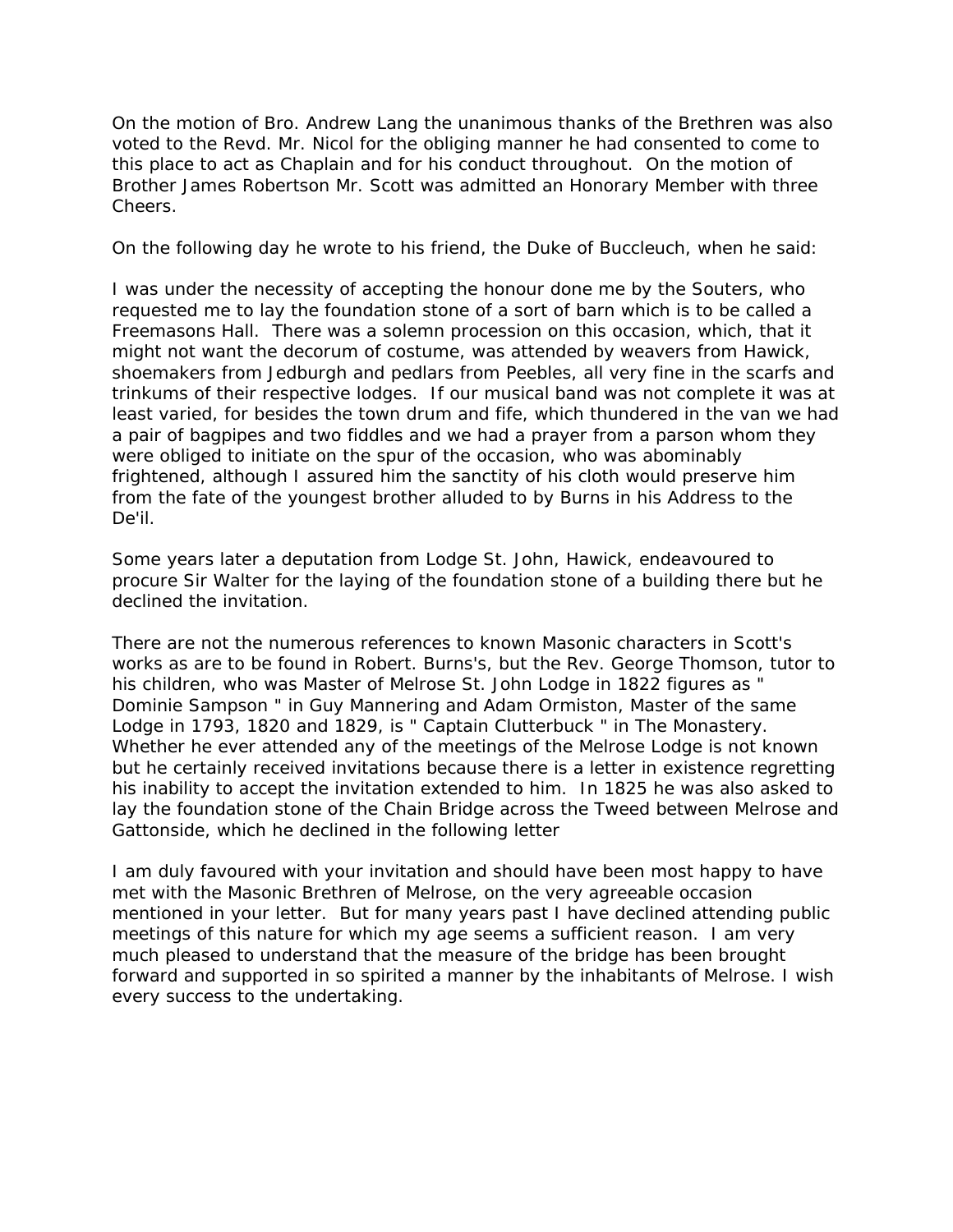The baronetcy was conferred upon Sir Walter Scott in 1820 and, in 1823, Sir Alexander Deuchar, desirous of resigning the office of Grand Master of the Order of Knights Templar, suggested that the office be offered to Sir Walter Scott, but he wrote saying :

It is an honour which I am under the necessity of declining, my health and age not permitting me to undertake the duties, which, whether convivial or charitable, a person undertaking such office, ought to be in readiness to perform when called upon, besides, I have always felt particularly uncomfortable when circumstances have forced me to anything resembling a public appearance, but, with these feelings, I should do the Conclave injustice, were I to accede to your proposal, which, in other respects, does me flattering honour.

It is not on record that Sir Walter ever became either a Royal Arch Mason or a Knight Templar.

In 1827 Sir Walter Scott became the guest of Lord and Lady Ravensworth at Ravensworth Castle, to meet the Duke of Wellington. On the 4th of that month the Duke, accompanied by Sir Walter Scott and Lord Ravensworth, was entertained to dinner in the Sunderland Exchange, the Marquess of Londonderry presiding. During the same year he addressed the following lines to Sir Cuthbert Sharp, of Sunderland, who was Deputy Provincial Grand Master for Durham from 1832 to 1848 and Grand Warden of England in 1839:

> Forget thee? No! my worthy fere! Forget blithe mirth and gallant cheer? Death sooner stretch me on my bier! Forget thee? No.

> Forget the universal shout When "canny Sunderland " spoke out A truth which knaves affect to doubt Forget thee? No.

Forget you? No - though nowadays I've heard your knowing people say, Disown the debt you cannot pay, You'll find it far the thriftest way But I? Oh no.

Forget your kindness found for all room, In what though large, seem'd still a small room, Forget my Surtees in a ball-room Forget you? No.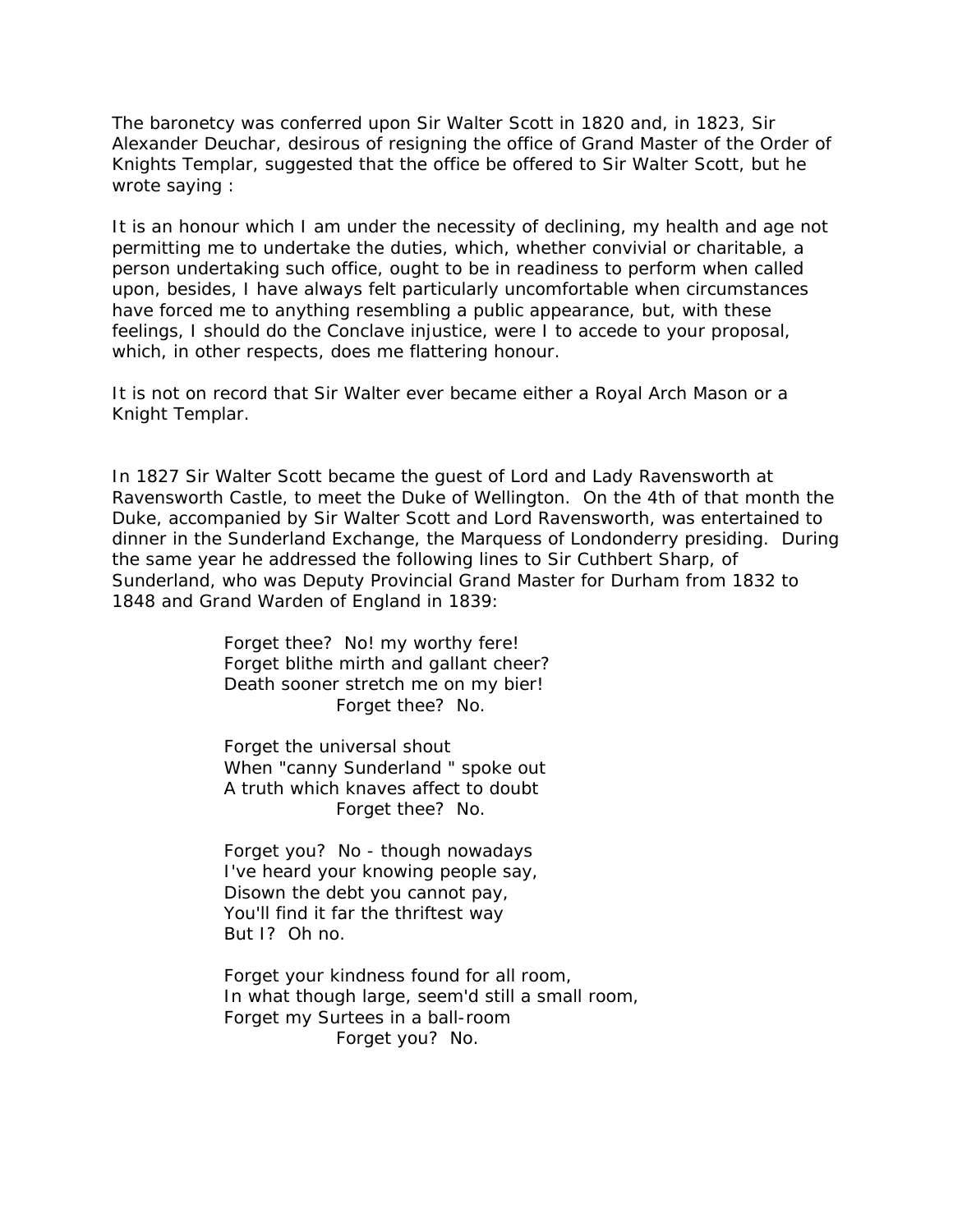Forget your sprightly dumpty-diddles And beauty tripping to the fiddles, Forget my lovely friends the Liddells Forget you? No.

The story of the failure of the Ballantyne printing business and the noble manner in which Sir Walter Scott met the liabilities has been told over and over again. His strenuous labours brought on an apoplectic seizure from which he never recovered fully and he passed away on September 21, 1832.

On the 5th November following a public meeting was held in the Assembly Room, Edinburgh, for the purpose of organizing a permanent memorial to his name. The Right Hon. John Learmonth, then Lord Provost, presided and a committee of fourteen was formed of which Sir John Forbes, Bart., was appointed Chairman. It was resolved to "erect a memorial in Edinburgh which would be worthy of the name of Sir Walter Scott."

The designer of the monument was George Kemp, a member of the Lodge Edinburgh St. Andrew, 48, who designed and presented the Master's chair in that Lodge, of which piece of furniture the Lodge is very proud. His design for the monument was submitted under the name of "John Marvo." He was in poor and humble circumstances. In his youth he used to help his father tend the flocks on the Pentland Hills and his career afterwards revealed one of the most striking examples of indomitable perseverance and courage. There is an interesting story told concerning him that one day while walking to Galashiels, a carriage drew up and he was offered a lift. When he alighted some one remarked that he had been riding with the Shirra (Sir Walter Scott). Sir Walter had no idea that the lad to whom he had given a lift would one day fashion the monument which was to be his country's tribute to him.

On August 15, 1840, the 69th anniversary of Sir Walter's birth, the foundation stone of the monument was laid by Sir James Forrest of Comiston, Bart., Lord Provost, who was, at that time, Grand Master Mason of Scotland. The magnificent silver trowel which he used for the ceremony was presented by the Master and Wardens of Edinburgh Lodge Mary Chapel. There were two inscription plates on the stone, one of which reads as follows :-

> GRAND LODGE OF SCOTLAND The Foundation Stone of the Monument to be erected by the Citizens of Edinburgh In Memory of Sir Walter Scott of Abbotsford, Bart., Was laid with due Solemnity by The Right Honourable Sir James Forrest of Comiston, Bart.,